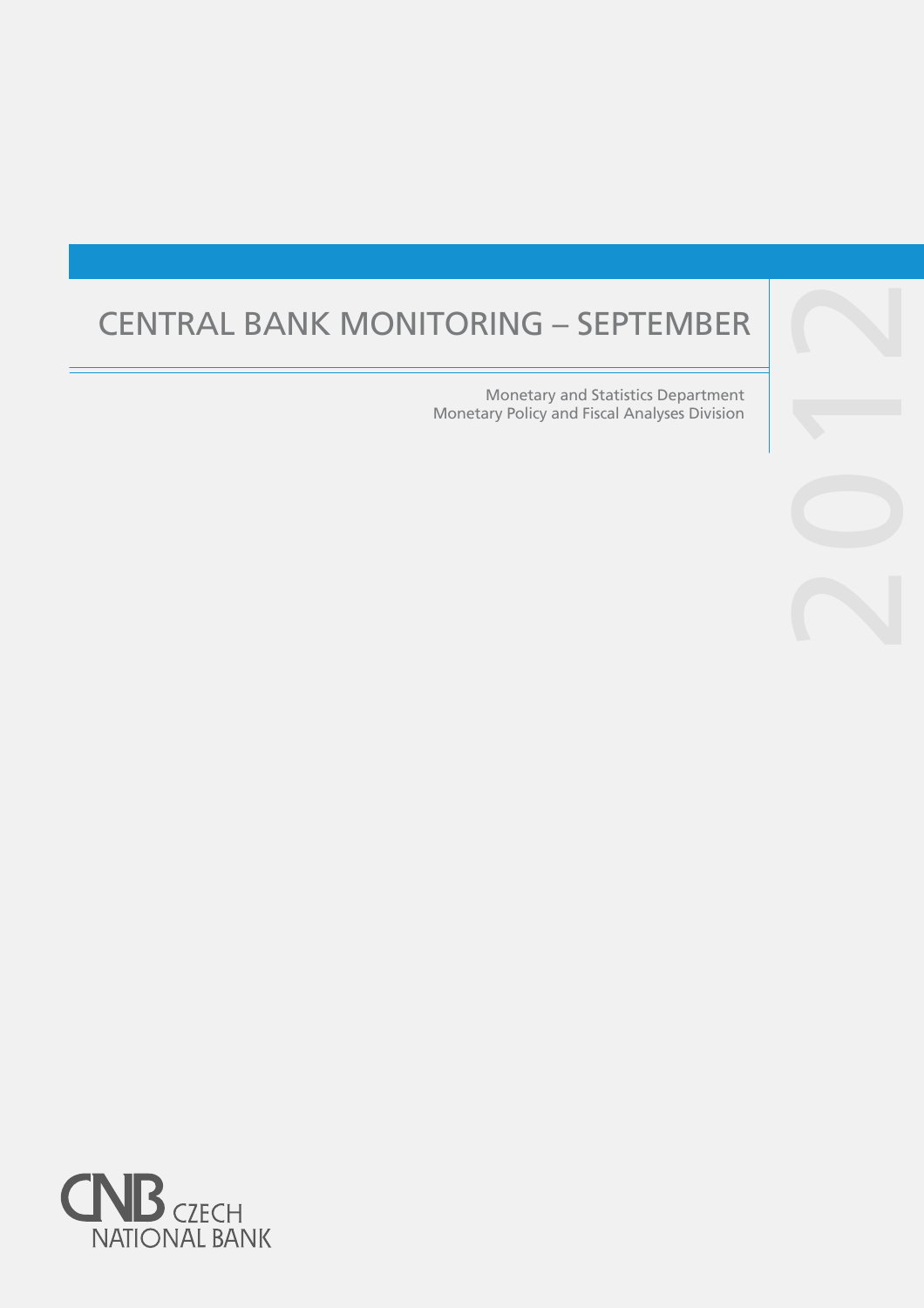## **In this issue**

*Economic activity in advanced economies remains subdued and uncertainty regarding future developments in the euro area persists. In Switzerland and Norway, activity on the mortgage market is rising significantly and household indebtedness is increasing in parallel. The ECB lowered its key interest rate by 0.25 pp to 0.75% in July. The Hungarian and Swedish central banks eased monetary policy too. The Swiss National Bank is still maintaining the minimum*  exchange rate of the franc to the euro at CHF 1.20/EUR. The remaining central banks under *review left their key interest rates unchanged, and stable rates are expected in the coming quarter for all the monitored central banks except the Hungarian central bank, which is expected to lower its rates. The latest* Spotlight *looks at financial stability issues from the monetary policy perspective. The final section summarises a speech given by New Zealand central bankers on debt and its implications for monetary policy and financial stability.*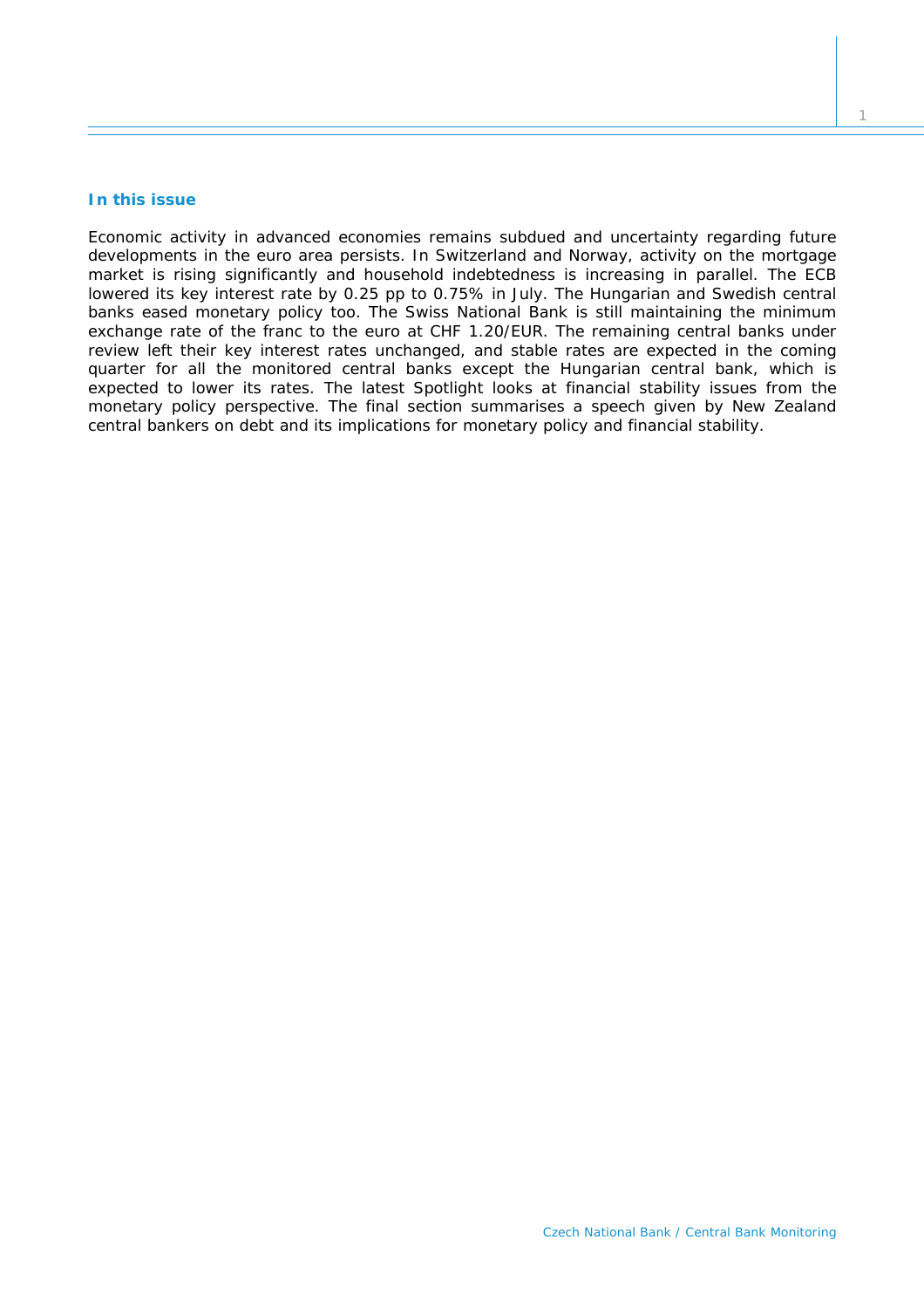## **1. LATEST MONETARY POLICY DEVELOPMENTS AT SELECTED CENTRAL BANKS**

#### **Key central banks of the Euro-Atlantic area**

|                                                                                                                                                                                                                                         | Euro area (ECB)                               | USA (Fed)                                    | <b>United Kingdom (BoE)</b>                                  |  |
|-----------------------------------------------------------------------------------------------------------------------------------------------------------------------------------------------------------------------------------------|-----------------------------------------------|----------------------------------------------|--------------------------------------------------------------|--|
| <b>Inflation target</b>                                                                                                                                                                                                                 | $< 2\%$ <sup>1</sup>                          | $< 2\%^{2}$                                  | 2%                                                           |  |
| <b>MP</b> meetings<br>(rate changes)                                                                                                                                                                                                    | 5 Jul (-0.25)<br>2 Aug (0.00)<br>6 Sep (0.00) | 19-20 Jun (0.00)<br>31 Jul-1 Aug (0.00)      | 4 Jul-5 Aug (0.00)<br>$1 - 2$ Aug $(0.00)$<br>5-6 Sep (0.00) |  |
| <b>Current basic rate</b>                                                                                                                                                                                                               | 0.75%                                         | $0 - 0.25%$                                  | 0.50%                                                        |  |
| Latest inflation                                                                                                                                                                                                                        | 2.6% (Aug 2012) <sup>3</sup>                  | 1.4% (Jul 2012)                              | 2.6% (Jul 2012)                                              |  |
| <b>Expected MP meetings</b>                                                                                                                                                                                                             | 4 Oct<br>8 Nov<br>6 Dec                       | 12-13 Sep<br>$23-24$ Oct                     | $3-4$ Oct<br>$7-8$ Nov<br>$5-6$ Dec                          |  |
| Other expected events                                                                                                                                                                                                                   | 6 Dec:<br>publication of forecast             | 10 Oct, 28 Nov: publication<br>of Beige Book | 14 Nov: publication of<br><b>Inflation Report</b>            |  |
| Expected rate movements <sup>4</sup>                                                                                                                                                                                                    | $\rightarrow$                                 |                                              | $\rightarrow$                                                |  |
| ECB definition of price stability; <sup>2</sup> January 2012 definition of inflation target; <sup>3</sup> flash estimate; <sup>4</sup> direction of<br>expected change in rates in coming quarter taken from Consensus Forecast survey. |                                               |                                              |                                                              |  |
| Key interest rates                                                                                                                                                                                                                      |                                               | Inflation                                    |                                                              |  |
| 2.0<br>1.5<br>1.0                                                                                                                                                                                                                       |                                               | 6<br>5<br>4<br>3                             |                                                              |  |
| 0.5                                                                                                                                                                                                                                     |                                               | $\overline{2}$                               |                                                              |  |
|                                                                                                                                                                                                                                         |                                               |                                              |                                                              |  |
| 0.0<br>8/11 10/11 12/11 2/12 4/12<br>7/11<br>1/12<br>8/12<br>9/11<br>11/11<br>6/12                                                                                                                                                      |                                               |                                              | 3/12<br>5/12<br>7/12                                         |  |
| <b>USA</b><br>GB<br>euro area<br>euro area                                                                                                                                                                                              |                                               |                                              | – USA<br>GB                                                  |  |

The **ECB** lowered its key rate by 0.25 pp to 0.75% in July but did not reduce it any further at the following meetings. Given the high energy prices and increases in indirect taxes in some euro area countries, inflation rate is expected to remain above 2% throughout 2012 but is likely to drop below this level in the course of next year. Inflation expectations continue to be firmly anchored. The ECB expects economic growth in the euro area to remain weak in 2013, with ongoing tensions in financial markets and heightened uncertainty. At the meeting in September, the ECB decided on the modalities for undertaking Outright Monetary Transactions (OMTs) in secondary markets for sovereign bonds in the euro area (see *News*).

The **Fed** left its key interest rate unchanged and plans to keep rates at the present level until late 2014. It also decided to continue its programme to extend the average maturity of its government bond portfolio. Economic activity in the USA slowed in 2012 H1. Employment growth has been slow in recent months and the unemployment rate remains elevated. Household spending has been rising at a slower pace than in the first half of this year. Despite some further signs of improvement, the housing sector remains depressed. Inflation has declined since earlier this year, mainly reflecting lower prices of crude oil and petrol, and longer-term inflation expectations have remained stable.

The **BoE** maintained its key interest rate at 0.50% and made no changes to its Asset Purchase Programme. Economic activity in the UK is weak and the BoE does not expect it to improve in the near future. The inflation rate fell sharply (from 3.5% in March to 2.4% in June) and the Monetary Policy Committee expects it to decline further in the course of 2013, to below the 2% target. Growth in private sector employment is puzzlingly robust for the BoE given the fall in output.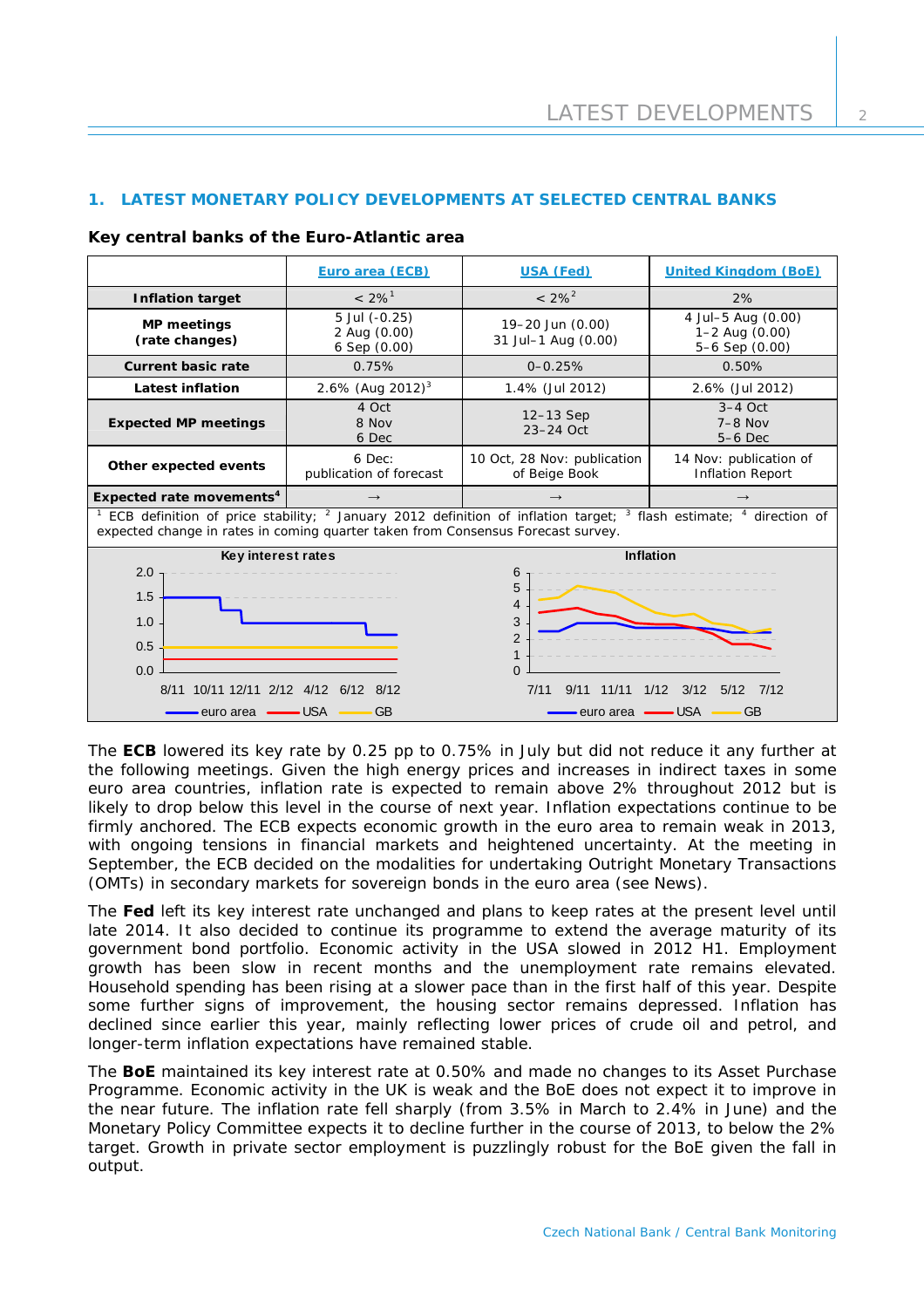|                                                                                                                                                                                                  | Sweden (Riksbank)                                | <b>Hungary (MNB)</b>                                                                                                                                      | Poland (NBP)                                          |  |
|--------------------------------------------------------------------------------------------------------------------------------------------------------------------------------------------------|--------------------------------------------------|-----------------------------------------------------------------------------------------------------------------------------------------------------------|-------------------------------------------------------|--|
| <b>Inflation target</b>                                                                                                                                                                          | 2%                                               | 3%                                                                                                                                                        | 2.5%                                                  |  |
| <b>MP</b> meetings<br>(rate changes)                                                                                                                                                             | 3 Jul (0.00)<br>5 Sep (-0.25)                    | 26 Jun (0.00)<br>24 Jul (0.00)<br>28 Aug (-0.25)                                                                                                          | $3-4$ Jul $(0.00)$<br>21 Aug (0.00)<br>4-5 Sep (0.00) |  |
| <b>Current basic rate</b>                                                                                                                                                                        | 1.25%                                            | 6.75%                                                                                                                                                     | 4.75%                                                 |  |
| <b>Latest inflation</b>                                                                                                                                                                          | 0.7% (Jul 2012)                                  | 5.8% (Jul 2012)                                                                                                                                           | 4.0% (Jul 2012)                                       |  |
| <b>Expected MP meetings</b>                                                                                                                                                                      | 25 Oct<br>18 Dec                                 | 25 Sep<br>30 Oct<br>27 Nov                                                                                                                                | $2-3$ Oct<br>$6-7$ Nov<br>$4-5$ Dec                   |  |
| Other expected events                                                                                                                                                                            | 20 Oct: publication of<br>Monetary Policy Report | 27 Sep: publication of<br>Quarterly Report on Inflation                                                                                                   | mid-Nov: publication of<br><b>Inflation Report</b>    |  |
| Expected rate movements <sup>1</sup>                                                                                                                                                             | $\rightarrow$                                    |                                                                                                                                                           | $\rightarrow$                                         |  |
| Direction of expected change in rates in coming quarter taken from Consensus Forecast survey.                                                                                                    |                                                  |                                                                                                                                                           |                                                       |  |
| Key interest rates<br>8<br>$\overline{7}$<br>6<br>5<br>4<br>3<br>$\overline{2}$<br>1<br>$\Omega$<br>9/11<br>11/11<br>1/12<br>3/12<br>7/12 9/12<br>5/12<br><b>SWE</b><br><b>HUN</b><br><b>POL</b> |                                                  | Inflation<br>6<br>5<br>4<br>3<br>$\overline{2}$<br>$\Omega$<br>1/12<br>3/12<br>7/11<br>9/11<br>11/11<br>5/12<br>7/12<br><b>SWF</b><br>- HUN<br><b>POL</b> |                                                       |  |

## **Selected central banks of inflation-targeting EU countries**

The **Riksbank** lowered its monetary policy rate by 0.25 pp to 1.25% in September. It expects the repo rate to remain at this level until the middle of 2013. Swedish GDP growth was unexpectedly strong in the first half of this year, but the Riksbank expects a slowdown in the quarters ahead. In recent months, the krona has appreciated faster than expected in July. As a result, the current forecast for cost pressures and the inflation rate has been lowered. However, according to the Riksbank, economic activity will gradually recover and inflationary pressures will increase in 2013.

The **MNB** cut its monetary policy rate by 0.25 pp to 6.75% in August. Inflation remains above the target, still reflecting the effects of higher taxes and commodity price increases. The impacts of the Structural Reform Programme will foster higher inflation in 2013. Activity is already weakening in the Hungarian economy; GDP has been declining for two consecutive quarters (according to preliminary estimates, GDP declined by 1.2% quarter on quarter in Q2). According to the MNB, the sharp slowdown in external demand is pulling down on the outlook for Hungarian exports. In addition, the MNB expects domestic demand to fall further in the coming quarters.

The **NBP** decided to keep the monetary policy interest rate unchanged at 4.75%. GDP growth slowed significantly more in 2012 Q2 than expected by the NBP. Growth of consumption and investment expenditure decreased. Change in inventories made the biggest negative contribution to GDP growth, while net exports were a positive contributor. Lending to households and corporations also slowed. Inflation remained above the target, despite falling to 4.0% in July. At the same time, inflation expectations remain elevated.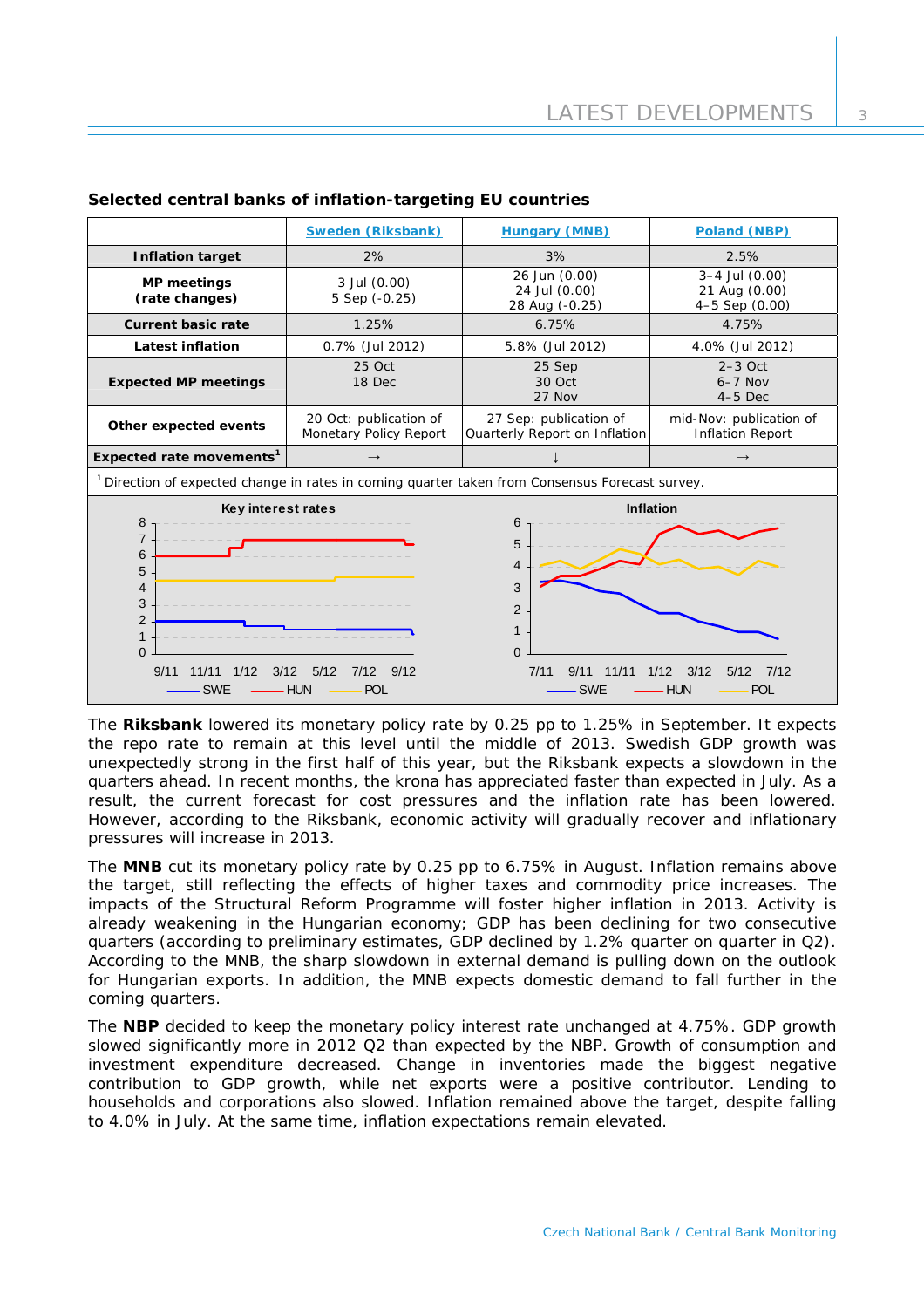|                                                                                                                                                                                                                                                                                                                                                                       | <b>Norway (NB)</b>                               | <b>Switzerland (SNB)</b>                         | <b>New Zealand (RBNZ)</b>                           |  |
|-----------------------------------------------------------------------------------------------------------------------------------------------------------------------------------------------------------------------------------------------------------------------------------------------------------------------------------------------------------------------|--------------------------------------------------|--------------------------------------------------|-----------------------------------------------------|--|
| <b>Inflation target</b>                                                                                                                                                                                                                                                                                                                                               | 2.5%                                             | $< 2\%$                                          | $2%^{1}$                                            |  |
| <b>MP</b> meetings<br>(rate changes)                                                                                                                                                                                                                                                                                                                                  | 20 Jun (0.00)<br>29 Aug (0.00)                   | 14 Jun (0.00)                                    | 14 Jun (0.00)                                       |  |
| <b>Current basic rate</b>                                                                                                                                                                                                                                                                                                                                             | 1.50%                                            | $0 - 0.25%$ <sup>2</sup>                         | 2.50%                                               |  |
| <b>Latest inflation</b>                                                                                                                                                                                                                                                                                                                                               | 0.2% (Jul 2012)                                  | $-0.7\%$ (Jul 2012)                              | 1.0% (2012 Q2)                                      |  |
| <b>Expected MP meetings</b>                                                                                                                                                                                                                                                                                                                                           | 31 Oct<br>19 Dec                                 | 16 Sep<br>16 Dec                                 | 13 Sep                                              |  |
| Other expected events                                                                                                                                                                                                                                                                                                                                                 | 31 Oct: publication of<br>Monetary Policy Report | 20 Dec: publication of<br>Monetary Policy Report | 13 Sep: publication of<br>Monetary Policy Statement |  |
| Expected rate movements <sup>3</sup>                                                                                                                                                                                                                                                                                                                                  |                                                  |                                                  | $\rightarrow$                                       |  |
| <sup>1</sup> Centre of 1–3% target band; <sup>2</sup> chart displays centre of band; <sup>3</sup> direction of expected change in rates in coming<br>quarter taken from Consensus Forecast survey or, in the case of New Zealand, from RBNZ survey.                                                                                                                   |                                                  |                                                  |                                                     |  |
| <b>Inflation</b><br>Key interest rates<br>5<br>$\overline{4}$<br>$\overline{4}$<br>3<br>3<br>$\overline{2}$<br>2<br>$\mathbf{1}$<br>$\Omega$<br>1<br>$-1$<br>$-2$<br>$\Omega$ .<br>8/11<br>10/11 12/11<br>4/12<br>2/12<br>6/12<br>8/12<br>7/11<br>9/11<br>11/11<br>1/12<br>3/12<br>7/12<br>5/12<br><b>NZL</b><br><b>NZL</b><br><b>NOR</b><br>CHE<br><b>CHE</b><br>NOR |                                                  |                                                  |                                                     |  |

### **Other selected inflation-targeting countries**

**Norges Bank (NB)** kept its key monetary policy rate unchanged at 1.50%. The external situation and the strong Norwegian krone are fostering low inflation. The Norwegian economy is growing at a solid pace. Both employment and the labour supply are growing, while unemployment remains low. However, household debt and house prices are rising faster than household income.

commitment to enforce the minimum exchange rate of CHF 1.20/EUR and is prepared to buy The **SNB** is maintaining rates within a range of 0–0.25%. At its June meeting, it confirmed its foreign currency in unlimited quantities if this limit is exceeded. However, it considers the Swiss franc to be very strong even at the current rate. It expects an inflation rate of -0.5% in 2012 and 0.3% in 2013. According to the SNB, there is no risk of inflation in Switzerland in the foreseeable future. The imbalances in the Swiss mortgage and property markets are increasing. In response to these growing imbalances, the SNB even considered introducing a countercyclical [capital buffer](http://www.snb.ch/en/mmr/reference/pre_20120827/source/pre_20120827.en.pdf).

The **RBNZ** left its key rate unchanged at 2.50%, commenting that inflation is restrained and is expected to stay near the middle of the target range. The RBNZ slightly lowered its forecast for economic growth, mainly because of uncertainty surrounding the situation in the euro area and a weaker trading partner outlook. According to the RBNZ's assessment, the sources of growth are shifting from foreign activity towards domestic demand. Positive developments are visible in construction, partly due to earthquake damage repairs. However, fiscal consolidation is acting in the opposite direction on domestic demand.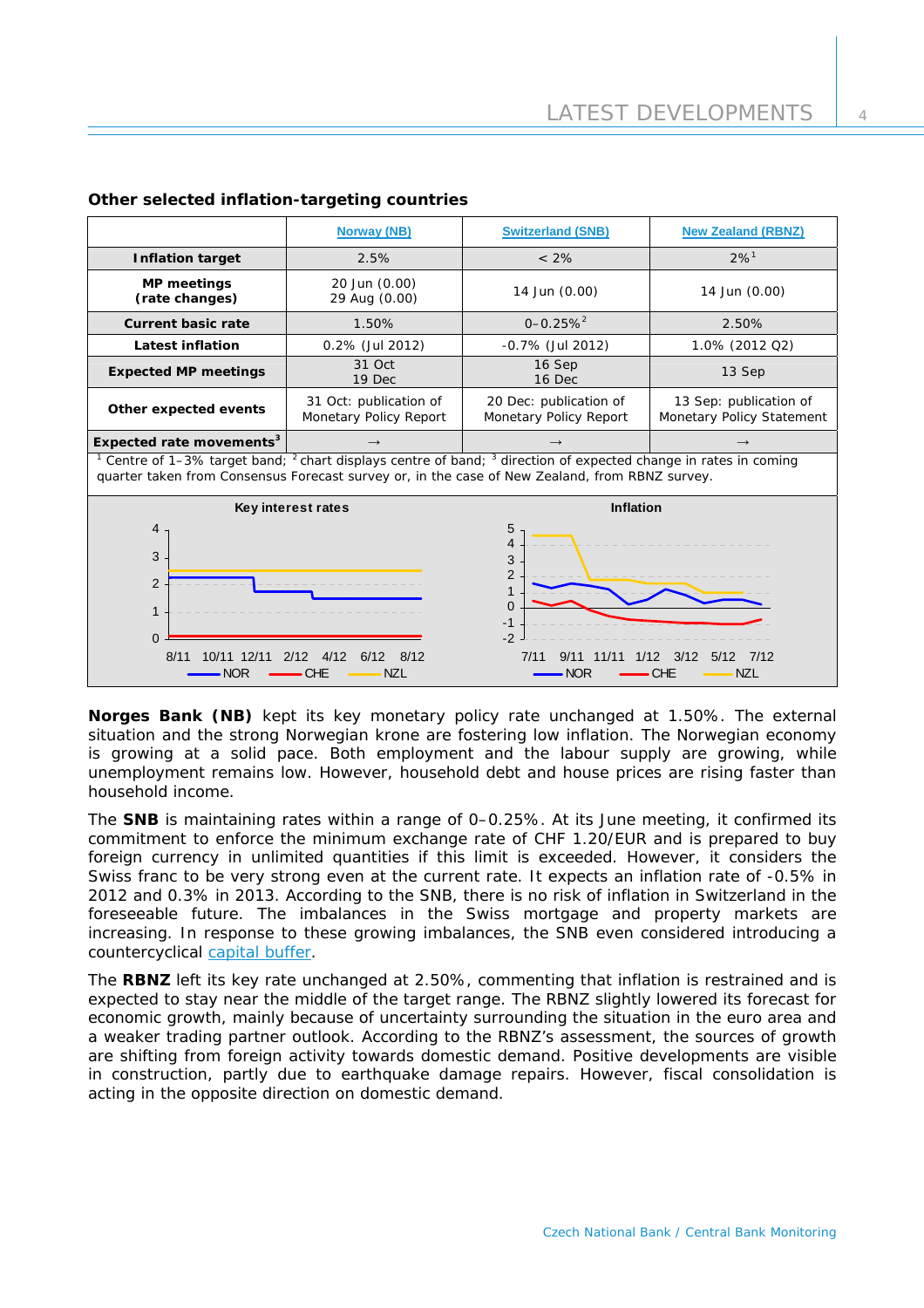## **2. NEWS**

## **[ECB specifies conditions for transactions in secondary bond markets](http://www.ecb.int/press/pr/date/2012/html/pr120906_1.en.html)**

The European Central Bank has announced new programme of the Eurosystem's outright transactions in secondary sovereign bond markets, known as Outright Monetary Transactions (OMTs), that aim at safeguarding an appropriate monetary policy transmission. The OMTs will be conducted in bonds of countries that make use of EFSF/ESM financial assistance and the purchases will be strictly conditional on adherence to an appropriate macroeconomic adjustment programme. They will be focused on sovereign bonds with a maturity of between one and three years. No ex ante quantitative limits are set. In case of debt restructuring, the Eurosystem will accept the same treatment as private or other creditors. Publication of the average duration of OMT holdings and the breakdown by country will take place regularly. The ECB simultaneously terminated the Securities Markets Programme (SMP).

## **ECB further relaxes eligibility criteria for collateral in Eurosystem credit operations**

The ECB reduced the rating threshold for certain asset-backed securities (ABSs) [in June](http://www.ecb.europa.eu/press/pr/date/2012/html/pr120622.en.html) with the aim of increasing collateral availability. It also expanded the list of eligible ABSs. The newly eligible securities must satisfy additional requirements, and higher valuation haircuts are applicable. ECB took further steps to relax the conditions [in September,](http://www.ecb.int/press/pr/date/2012/html/pr120906_2.en.html) when it suspended the application of the minimum credit rating threshold for the debt instruments of countries under an EU-IMF programme in general.

#### **[Fed and US Treasury agree reduction in credit protection for TALF](http://www.federalreserve.gov/newsevents/press/monetary/20120628a.htm)**

The credit protection provided by the US Treasury for the Term Asset-Backed Securities Loan Facility (TALF) was reduced from USD 4.3 billion to USD 1.4 billion in June. TALF was introduced in March 2009 to increase credit availability to American households and businesses. It was originally authorised to lend up to USD 200 billion, with the Treasury's Troubled Asset Relief Program (TARP) providing USD 20 billion in credit protection. Most TALF loans have been repaid. TALF loans outstanding currently total around USD 5 billion. According to the Fed, the programme has experienced no losses to date.

#### **[Danish monetary policy deposit rate negative as from July](http://www.nationalbanken.dk/DNUK/PressRoom.nsf/side/C1256BE9004F4A14C1257A32004CFDB2/$file/DNN201216563.pdf)**

Danmarks Nationalbank (DN) lowered its monetary policy rates in early July. The seven-day deposit rate was reduced to a negative value of -0.20%. Danish monetary policy, which is based on a fixed exchange rate against the euro with an official fluctuation band of  $\pm 2.25\%$ , uses interest rates as the main instrument, with interventions employed to stabilise the currency in the short term. When there are no pressures on the Danish currency, interest rate

setting reacts to the ECB's rate adjustments, as was the case in July. Besides the seven-day rate (the rate of interest on certificates of deposit) DN uses an overnight rate (the current-account rate), which stayed at 0.0%. In its most recent step the Danish central bank also increased the limit for current account deposits (from DKK 23 billion to DKK 70 billion). Funds above this threshold will automatically be subject to the seven-day rate. As of 7 September, commercial banks had DKK 69 billion on current accounts and DKK 154 billion on certificates of deposits. Negative rates on newly issued Danish government bonds also indicate investor willingness to pay for safe investments.

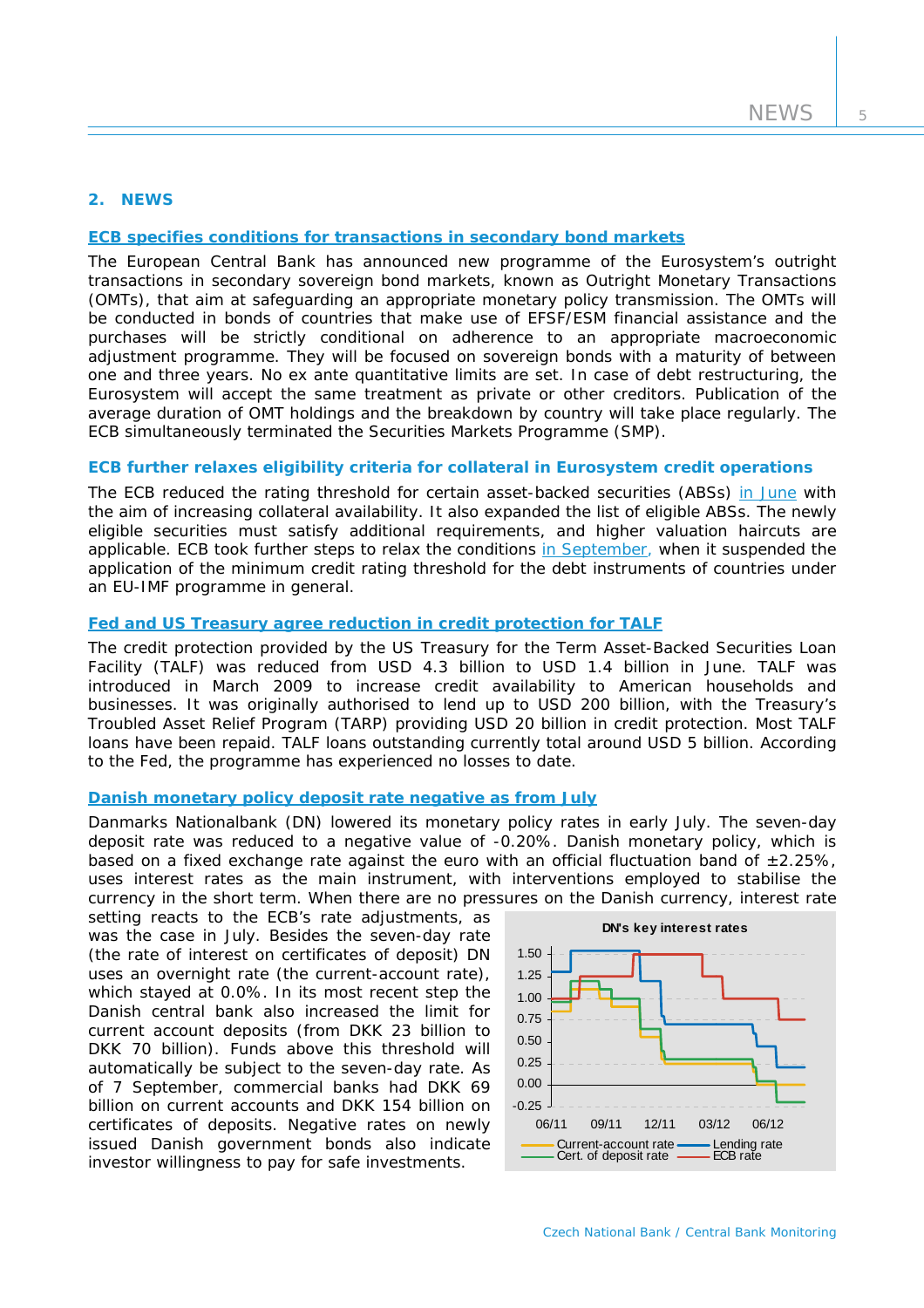6

#### **MNB governor and ECB raise objections to proposal to tax MNB operations**

Hungarian lawmakers have submitted another controversial plan. In a proposed amendment of the original bill on financial transaction tax they have terminated the exemption of the Magyar Nemzeti Bank. The MNB's deposit transactions would be subject to the tax. As pointed out by both the [MNB](http://english.mnb.hu/Root/Dokumentumtar/ENMNB/Sajtoszoba/mnben_sajtokozlemenyek/tranzakciosado-level-120703_final_EN.pdf) and the [ECB](http://www.ecb.europa.eu/ecb/legal/pdf/en_con_2012_59_f_sign.pdf), the proposed measure would impair the central bank's financial and institutional independence. Moreover, the payment of tax to the public sector by the central bank is de facto monetary financing.

## **[MNB to publish detailed statement by Monetary Council quarterly](http://english.mnb.hu/Monetaris_politika/decision-making/mnben_monet_kozlem/mtkozl_20120828_kozlemeny_2)**

As of September and in the months when its inflation report is published, Magyar Nemzeti Bank will publish a detailed statement instead of a regular press release explaining its policy decision. The Monetary Council's statement will replace the summary of the report.

#### **Select Committee report [finds no misconduct by BoE in LIBOR incident](http://www.parliament.uk/business/committees/committees-a-z/commons-select/treasury-committee/news/treasury-committee-publishes-libor-report)**

The Treasury Select Committee appointed by the House of Commons published its [LIBOR](http://www.parliament.uk/documents/commons-committees/treasury/Fixing%20LIBOR_%20some%20preliminary%20findings%20-%20VOL%20I.pdf)  [report](http://www.parliament.uk/documents/commons-committees/treasury/Fixing%20LIBOR_%20some%20preliminary%20findings%20-%20VOL%20I.pdf) in August following its inquiry into the Financial Services Authority's (FSA) Final Notice with respect to Barclays. The report presents the Committee's recent findings on the manipulation of the London interbank rate. The Committee concluded, among other things, that although the BoE did not have any regulatory responsibilities for the LIBOR, it had been inactive in a situation where it was aware of the incentive for banks to behave dishonestly. The Committee noted that the BoE should have had adequate procedures in place for the making of a file note of conversations between its senior executives and stated that a much stronger governance framework was needed. The Committee called for action to be taken by the FSA, the government and the Wheatley review, which is examining the LIBOR setting process and the use of the LIBOR and is looking for ways to improve the current system and for alternatives to the interbank rate (the [Wheatley review discussion paper](http://www.hm-treasury.gov.uk/d/condoc_wheatley_review.pdf) was also published in August). The [Bank of England](http://www.bankofengland.co.uk/publications/Pages/news/2012/072.aspx) confirmed that it is to take over responsibility for prudential supervision of financial firms through its Prudential Regulation Authority and that it already has procedures for recording conversations between senior officials and others outside the Bank. In addition, an internal audit will be carried out.

#### **SNB continues massive interventions against Swiss franc**

The Swiss National Bank is continuing to work to maintain the exchange rate above the specified minimum of 1.20 CHF/EUR, but is facing strong pressures. The SNB's foreign investments exceeded CHF 400 billion at the end of July. Owing to the interventions the SNB has become a major participant in the foreign exchange markets and there is speculation about its influence on other currencies, which it is buying up in an effort to maintain its required foreign currency reserve structure. In spite of this, the proportion of euro investments increased from 51% in Q1 to 60% in Q2. A total of 85% of the SNB's foreign investment is held in government



bonds. The SNB declared a minimum exchange rate of franc against the euro on 6 September 2011. Since then SNB has strongly confirmed its commitment, saying that it will buy foreign currencies in unlimited quantities to maintain the required minimum exchange rate.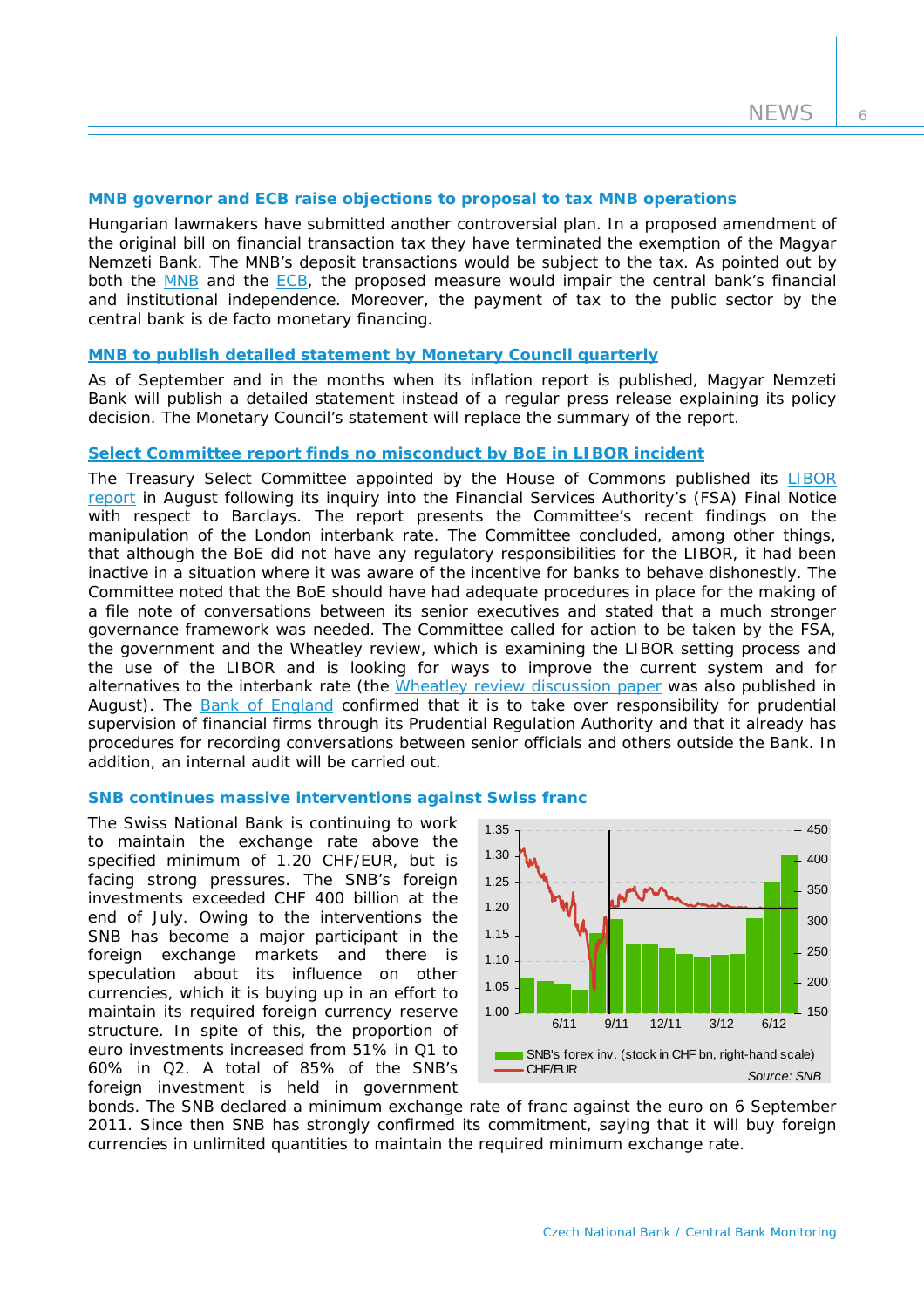### **3. SPOTLIGHT: FINANCIAL STABILITY FROM THE MONETARY POLICY PERSPECTIVE**

*Since the outbreak of the global financial and economic crisis, increased attention has been focused on preventing similar situations in the future in addition to finding the fastest possible and least painful ways of overcoming it. The crisis has given rise to many questions: How can financial stability be maintained in a deeply integrated world with constant innovation? Who should be responsible for such stability? What is the role of monetary policy in this regard? In the search for answers, new challenges are emerging for macroprudential policy, which is supposed (at least partially) to fill the gap that neither financial market regulation and supervision nor monetary policy can reach. Despite the establishment of new institutions and instruments, however, financial stability issues are still highly relevant to monetary policy. It is vital to keep in mind the link between the objectives of price and financial stability and to assess and take into account the mutual effects of the instruments used. A transparent approach is also crucial.* 

At present, most economists are still focusing their thoughts on the global economic and financial crisis and the subsequent crisis in the euro area. Besides searching for who is to blame and for possible solutions to the current economic problems, increased attention is being paid to finding appropriate preventive measures. Alongside monetary policy and supervision of financial institutions, there is therefore room for macroprudential policy, which is supposed to focus on identifying and preventing systemic risks to financial stability (while supervisory institutions oversee the functioning of individual institutions, macroprudential policy monitors whether the financial system is stable as a whole).

There are many arguments for adding macroprudential policy tasks to the competences of central banks. Price and financial stability objectives can overlap and the policy mix can therefore create synergistic effects. Moreover, financial stability objectives can require funds from lenders of last resort, and this function is in the hands of central banks. Another important factor is cooperation with supervisory authorities, which can be a valuable source of information for identifying systemic risks and whose work is also incorporated into central bank structures in some countries.

However, the objectives of price and financial stability can sometimes conflict. For example, if very high inflation is expected, monetary policy should be tightened. This, however, can seem unfavourable when there are concerns about the solvency of financial intermediaries, whose situation could be aggravated by such a step. Another disadvantage of integrating the two functions in the central bank is asymmetric reputational risk. A problem-free and stable financial environment does not tend to attract the attention of the media, but any disruption is watched very carefully. A reputational loss arising from the financial stability area could therefore negatively affect the ability to conduct monetary policy. So, should these policies be strictly separated in line with the idea that each goal should have its own instrument (the Tinbergen principle), or should we seek concurrent optimisation of the solution?

New Zealand is an example of a country where the monetary and financial stability functions are integrated into the central bank (supervision at both the micro- and macro-level is in the competence of the relevant departments). Similarly, these activities are integrated in Japan, where the central bank is also responsible for financial market supervision. However, many countries have established boards or committees to monitor systemic financial risks, bringing together representatives of central banks, regulatory and supervisory agencies and finance ministries and other invited experts. Such boards have been established, for example, in the USA, the UK and Sweden. In the euro area, the European Systemic Risk Board has been set up (see the table below for more details). In general, the new institutions have been vested with relatively few powers so far, but they can be expected to gain in strength and develop their own instruments. Macroprudential policy tends to be integrated into the central bank in cases where these institutions are responsible for financial market supervision in addition to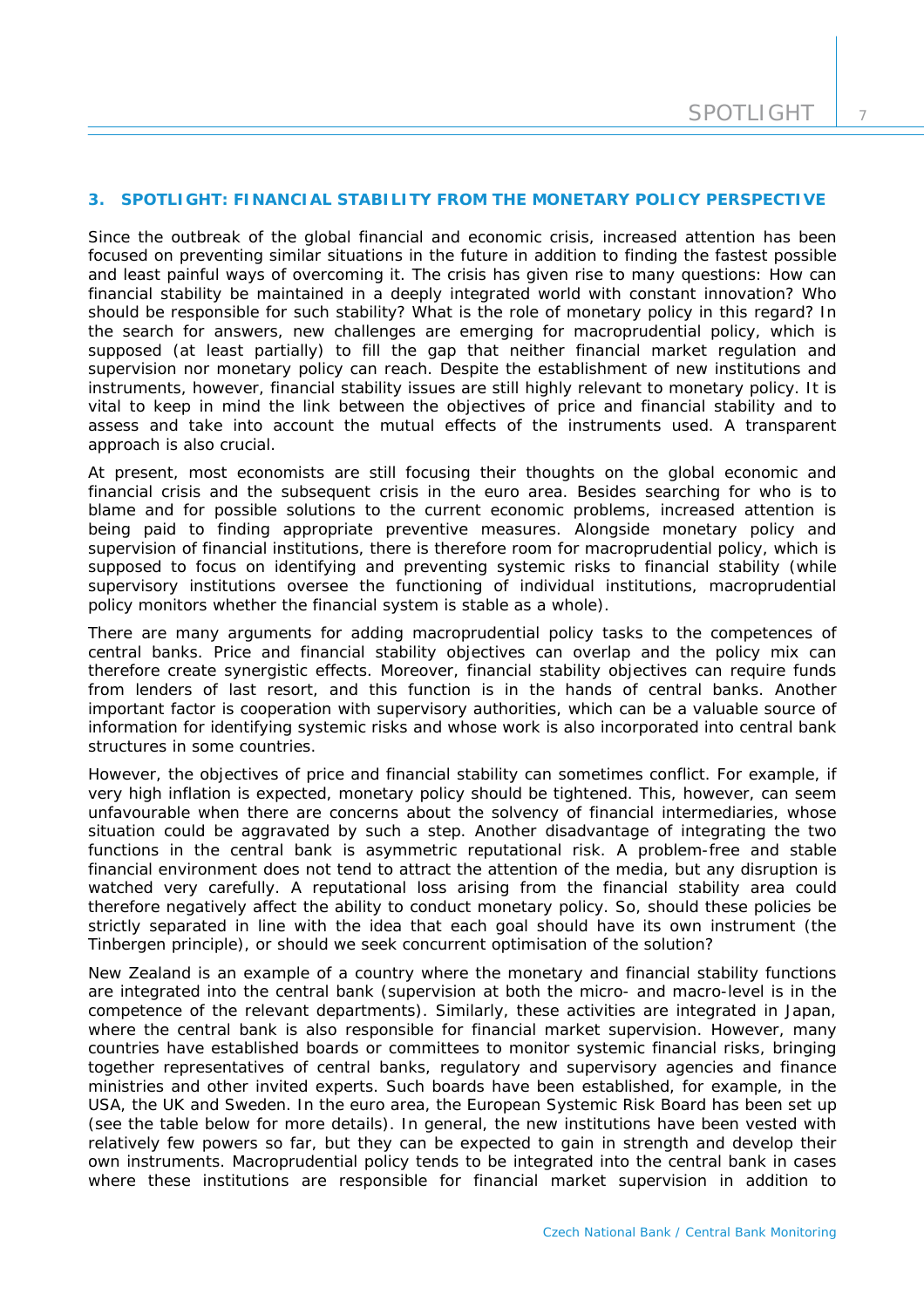monetary policy. By contrast, inter-agency cooperation is a more natural solution in countries with independent supervisory authorities.

Despite the assignation of macroprudential policy competencies to new institutions, it still holds true that monetary policy cannot ignore aspects of financial stability. Monetary policy affects economic activity, the loan default rate (and therefore financial sector losses) and asset prices. On the other hand, macroprudential policy affects the monetary policy transmission mechanism via the functioning of financial markets. Through its instruments it influences the financial conditions, which in turn affect economic activity and ultimately also inflation. This means that macroprudential policy should be taken into account in monetary policy-making, given the interdependence of the two functions.

| <b>USA</b><br><b>Financial Stability</b><br>Oversight Council<br>(FSOC)         | Nine members representing the following institutions:<br>the Treasury, the Fed, the Office of the Comptroller of<br>the Currency, the Securities and Exchange<br>Commission, the Federal Deposit Insurance<br>Corporation, the Commodity Futures Trading<br>Commission, the Federal Housing Finance Agency,<br>the National Credit Union Administration Board and<br>the Consumer Financial Protection Bureau. The tenth<br>member is an independent expert. The Council's<br>meetings are also attended by five non-voting<br>members: the Director of the Office of Financial<br>Research, the Director of the Federal Insurance<br>Office, a selected state insurance commissioner, a<br>chosen state banking supervisor, and a designated<br>state securities commissioner. | The Council was established as part of a major<br>financial reform (the Dodd-Frank Act). It determines<br>which institutions are "systemically important" and are<br>thus subject to stricter rules. It also initiates<br>coordination among individual US regulators and<br>thereby helps to identify risks.                                                                                                                                                                                                                                                                               |
|---------------------------------------------------------------------------------|---------------------------------------------------------------------------------------------------------------------------------------------------------------------------------------------------------------------------------------------------------------------------------------------------------------------------------------------------------------------------------------------------------------------------------------------------------------------------------------------------------------------------------------------------------------------------------------------------------------------------------------------------------------------------------------------------------------------------------------------------------------------------------|---------------------------------------------------------------------------------------------------------------------------------------------------------------------------------------------------------------------------------------------------------------------------------------------------------------------------------------------------------------------------------------------------------------------------------------------------------------------------------------------------------------------------------------------------------------------------------------------|
| Euro area<br>European Systemic<br><b>Risk Board (ESRB)</b>                      | Consists of EU central bank governors,<br>representatives of supervisory authorities of EU<br>countries, representatives of the ECB, the European<br>Commission and the European supervisory authorities<br>(EBA, ESMA and EIOPA) and the Chairman of the<br>Economic and Financial Committee (made up of<br>deputy finance ministers and central bank deputy<br>governors). It has 65 members, of which 37 are voting<br>members. The meetings are chaired by the President<br>of the ECB.                                                                                                                                                                                                                                                                                     | Monitors and assesses risks and issues warnings and<br>recommendations to the EU, EU member states, the<br>ESAs (EBA, ESMA and EIOPA), national supervisory<br>authorities and the European Commission. The Board<br>has created a list of principles for the operation of<br>frameworks in individual EU countries and is preparing<br>a proposal for instruments that national authorities<br>should have at their disposal.                                                                                                                                                              |
| <b>United Kingdom</b><br><b>Financial Policy</b><br>Committee (FPC)             | The Committee members will be representatives of<br>the Bank of England and the Financial Services<br>Authority (FSA) and four external experts.<br>Representatives of the Treasury and the chair of the<br>proposed Financial Conduct Authority (FCA) will<br>attend meetings in a non-voting capacity.                                                                                                                                                                                                                                                                                                                                                                                                                                                                        | The Committee will be charged with identifying,<br>monitoring and taking action to remove systemic risks<br>with a view to protecting and enhancing the resilience<br>of the financial system. Its role is currently being<br>undertaken by an interim committee, which is<br>preparing a list of potential instruments.<br>The establishment of the Committee is part of a wider<br>reform of the regulatory framework. The reform<br>envisages the creation of a Prudential Regulation<br>Authority (PRA) within the BoE and then of an<br>independent Financial Conduct Authority (FCA). |
| <b>Sweden</b><br>Council for<br>Cooperation on<br><b>Macroprudential Policy</b> | Three representatives of the Riksbank and three<br>representatives of the financial supervisory authority<br>(Finansinspektionen).                                                                                                                                                                                                                                                                                                                                                                                                                                                                                                                                                                                                                                              | The Council assesses risks to the financial system<br>twice a year. It also focuses on creating appropriate<br>risk prevention instruments. Riksbank and<br>Finansinspektionen delegates also meet with<br>representatives of the Finance Ministry and National<br>Debt Office to discuss crisis management issues.                                                                                                                                                                                                                                                                         |

Low, stable and predictable inflation helps to create a favourable economic environment, which is a basis for financial stability. By hitting its target, monetary policy can contribute to stability and to the confidence of economic agents in the smooth functioning of the economy. However, sustained low inflation and inflation expectations can paradoxically foster over-optimism, leading to excessive borrowing and asset price growth. Macroeconomic policies then have to adjust to such market behaviour. Clear communication of risks is appropriate in such cases.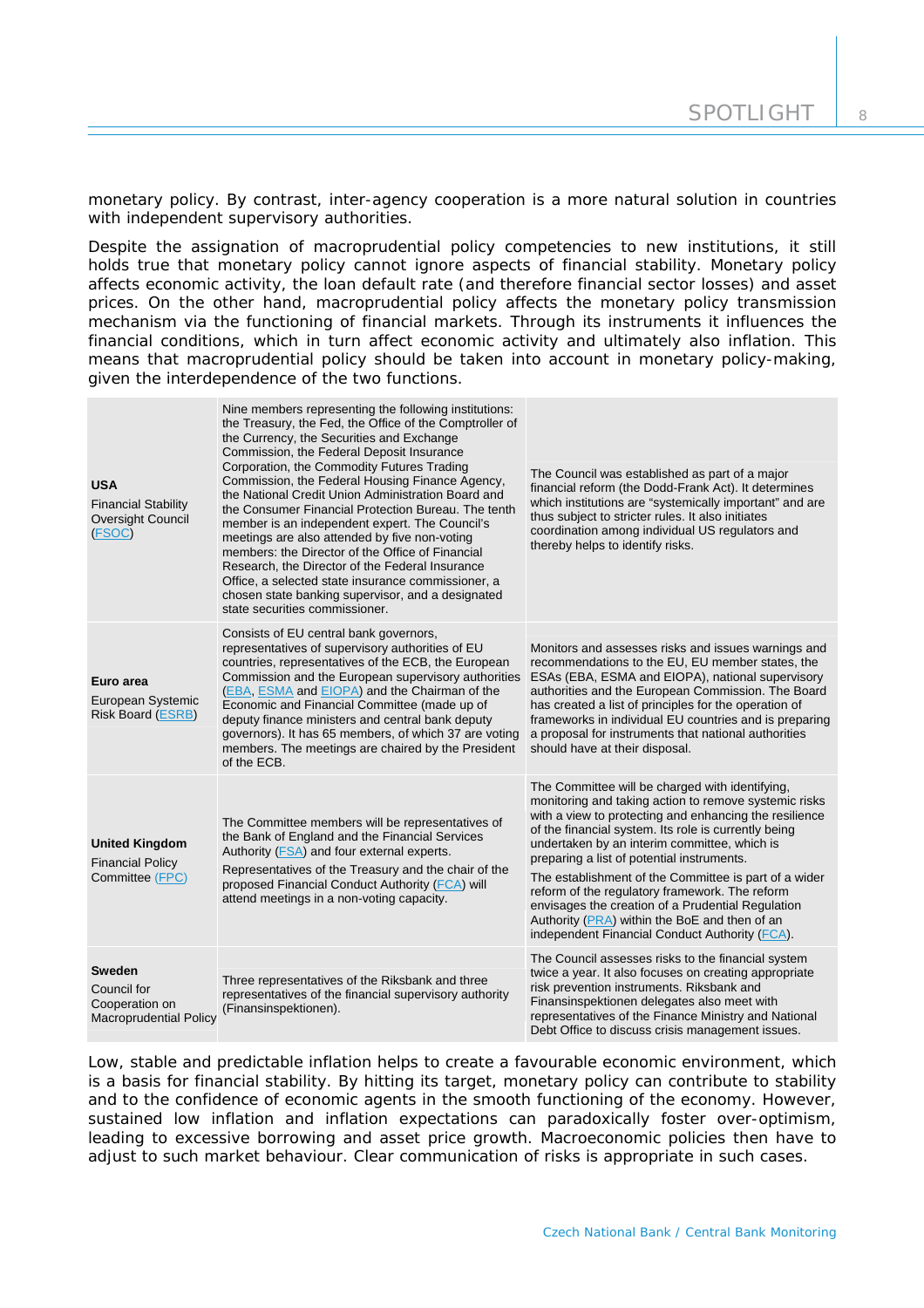Asset price imbalances are frequent topic of debate among central bankers (for details, see, for example, the [September 2008 issue of CBM](http://www.cnb.cz/miranda2/export/sites/www.cnb.cz/en/monetary_policy/monitoring/download/0803_cbm.pdf)). Besides the fact that it is usually very difficult (if not impossible) to identify an emerging bubble on an asset market (e.g. the property market) in time, it is also hard to affect asset prices with monetary policy. This requires a very big change in the interest rate, which can, however, damage the economy and cause a marked deviation from the primary objective of monetary policy – price stability. On the other hand, fast growth in lending can be dampened by just a minor change in the interest rate, which has a significant effect on firms' borrowing decisions, especially as regards short-term funds.

A properly functioning transmission mechanism is also vital for monetary policy decisions to have the right effects. It can be affected by regulation (macroprudential instruments and how they are implemented) and by financial innovations, some of which react to the new rules. Higher capital and liquidity requirements can increase financial institutions' costs and thus also interest rates on loans offered to firms and households. This can cause economic activity to slow and inflation to decline. However, the effects of regulation on the transmission mechanism are very difficult to estimate in advance. In addition, subsequent innovations can change those effects over time. Some central banks have opted to provide liquidity in reaction to the crisis. This, too, will affect the monetary policy transmission mechanism. The instruments applied by various policies thus should not conflict with each other. It is therefore appropriate either to coordinate such decisions or find a way of achieving joint optimisation. Reducing procyclicality in the behaviour of the financial intermediation sector will help as well.

The ECB says that it takes financial stability considerations into account in its monetary policy in the form of the second pillar and that its monetary policy thus includes elements of "leaning against the wind" (i.e. reacting to an emerging bubble by cumulatively raising the rate). In its monetary policy decisions, the ECB assigns an important role to analyses of the monetary, lending and liquidity conditions, which are directly linked to asset prices. This provides a framework for monitoring long-term risks to financial stability.

Many inflation-targeting central banks – such as the Reserve Bank of New Zealand, the Bank of England, the Swedish Riksbank and the Bank of Canada – argue that their monetary policy regimes also provide room for financial stability considerations. Their protagonists point out that they do not focus strictly and unthinkingly on inflation (i.e. they are not "inflation nutters", as described by Mervyn King from the BoE), but that they perform flexible inflation targeting taking into account stabilisation of the real economy. In this respect it seems appropriate for monetary policy to consider risks to financial stability which, if they were to materialise, might have an adverse effect on price stability in the long run. Flexible inflation targeting can also resolve the problem of the various different time horizons of financial and monetary policy. However, it does have its limits. If flexibility is applied too often and too much, it can endanger the credibility, clarity and effectiveness of the monetary policy regime.

If a central bank does decide to consider financial stability issues in its monetary policymaking, it can try to integrate the financial sector directly into its modelling system. Another option is to take these considerations into account only in its decisions on the interest rate itself. According to some, monetary policy should only be used for financial stability purposes in extreme cases, when no other instruments are available or will suffice. In any event, it is appropriate to further study and analyse the links between financial stability and the real economy as well as the role of financial factors in the transmission mechanism. Given our imperfect knowledge and lack of experience, it is a good idea to examine the effect of monetary policy on financial stability and the impacts of macroprudential measures on the financial sector, the real economy and monetary policy. At the same time, the position of financial stability issues in monetary policy-making should be clear and transparent so as to ensure that it is well understood by financial markets and the public and that monetary policy remains credible and effective.